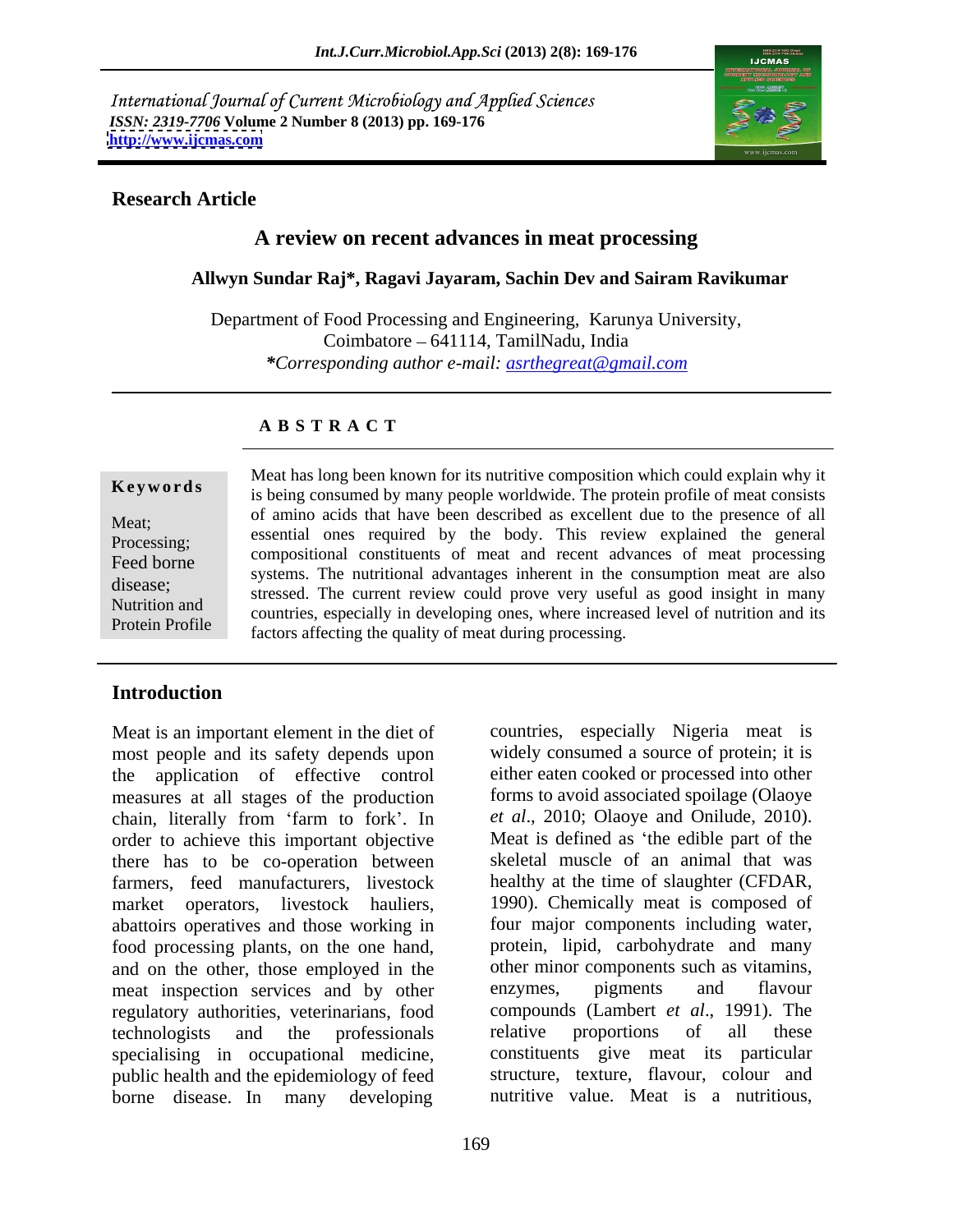influenced by a number of interrelated

the meat product manufacturing sector to cystine, phenylalanine, threonine, development in the meat industry. This is likely because the long standing positive acids) is gradually giving way to a more supply up to 50% of the recommended and meat product consumption is vitamins B1, B2, B6, B12 and 100% of increased risks of attracting chronic diseases such as obesity, cancer and stroke. This is particularly the case in the United States, where incidences of obesity, cardiovascular disease, hypertension and cancer are increasing thereby putting an increasing burden on health care systems (CDC National Center for Chronic Disease

## **Nutritive composition value of meat**

degradative changes, can be approximated

protein-rich food which is highly proteins in muscle can be broadly divided perishable and has a short shelf-life unless into those which are soluble in water or preservation methods are used. Shelf life dilute salt solutions (the sarcoplasmic and maintenance of the meat quality are proteins), those which are soluble in factors including holding temperature, fibrillar proteins) and those which are which can result in detrimental changes in insoluble in the latter, at least at low the quality attributes of meat (Olaoye and temperature - the proteins of connective Onilude, 2010). tissue and other formed structures Changing consumer demands and beef consistof essential amino acids such increasing global competition are causing as leucine, isoleucine, lysine, methionine, embrace new processing technologies and tryptophan, valine, arginine and histidine; new ingredient systems, which is of these the last two are considered remarkable if one considers the essential for infants. Aminoacids are historically traditional and long term important for maintenance and repair of approach to product and process body tissues in human (Lawrie and concentrated salt solutions (themyo (Lawrieand Ledward, 2006).Proteins of cystine, phenylalanine, threonine, of these the last two are considered important for maintenance and repair of Ledward, 2006).

consumer perception that meat and meat Meat is a very good source of various products are very good sources of micronutrients: low-fat pork contains 1.8 minerals, vitamins, and contain mg iron, 2.6mg zinc; and pigs' liver complete" proteins (i.e. proteins that in contains 360 mg magnesium, 20 mg iron contrast to many plant-based proteins and 60 µg selenium per 100 g. A daily contain all nine of the essential amino intake of 100 g of meat and liver can negative view (Verbeke *et al.*, 2010). Meat daily allowance for iron, zinc, selenium, gradually being seen as causes for vitamin A (Biesalski and Nohr, 2009). The supply up to 50% of the recommended vitamins B1, B2, B6, B12 and100% of importance of meat as an essential source of some micronutrients is due to the fact that it is either the ironly source, or they have a higher bioavailability.

Prevention, 2005). 2005). Vitamin A is also responsible for Broadly, the composition of meat, after dependent on the expression of RA *rigormortis* but before post-mortem receptors. Although liver is the best to 75% water, 19% protein,3.5% soluble, non-protein, substances and 2.5% fat*.* The constituents of this organ, such as heavyVitamins A and B12 occur exclusively in meat and can hardly be compensated for by plant-derived provitamins (Biesalski, lung development and maturation and for the development of other tissues, and control of these processes seems to be available source of vitamin A, it has a 'bad reputation due to other potential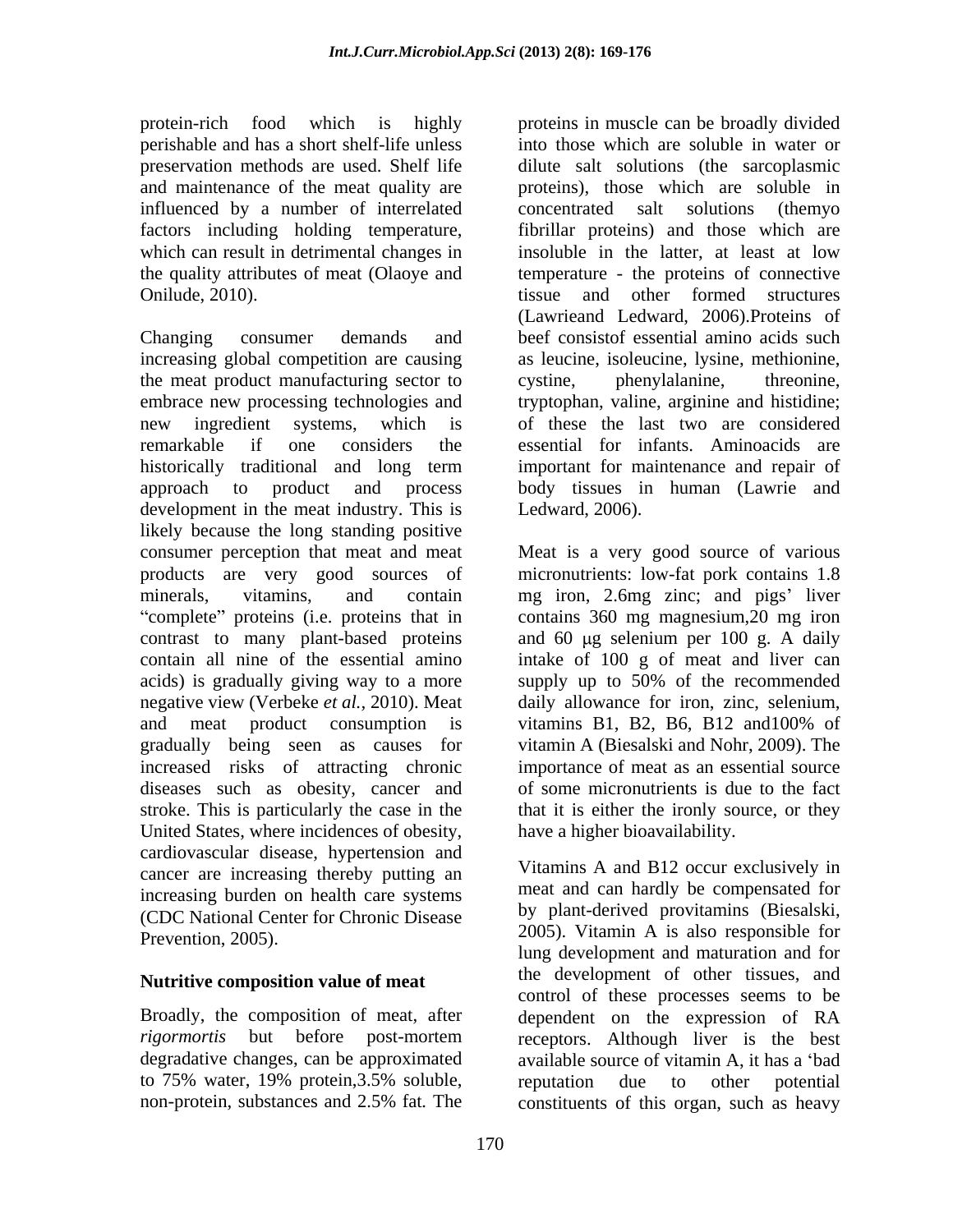metals, hormones or xenobiotics depends on the temperature and can be (Biesalski, 2005). In order to obtain the expressed by the equation *I*. 1y*ifp*=*T* recommended 1 mg retinol per day from vegetables, 500 mg of mixed and  $\beta$ - *ifp* is the initial freezing point (about y<sup>1</sup>°C carotene rich vegetables have to be eaten in lean meat) and *T* is the temperature in daily, while 100 g of liver twice a month is sufficient and is neither toxic nor solutes naturally present in the meat teratogenic (Biesalski, 2005; Nohrand reduce the freezing point and these Biesalski, 2007). Vitamin B12 become progressively concentrated in the (cobalamin) can be taken up only from unfrozen liquor, resulting in an ionic animal products; it does not exist in plants. strength of about 1Mat y5ºC and 2Mat People dieting to lose weight could y15<sup>o</sup>C (Offer and Knight, 1988b). obviously be at risk of micronutrient<br>deficiencies (Biesalskiand Nohr, 2009). The processing, whilst the ice content falls deficiencies (Biesalskiand Nohr, 2009). processing, whilst the ice content falls However, the levels of iron, magnesium, (Sheard *et al.*, 1989, 1990b, 1991a, b). zinc, fat-soluble vitamins and essential However, the *ifp* is lowered by the fatty acids should be controlled during the addition of salt during mixing – causing diet. Ameta-analysis has shown that ice to melt – and it is not uncommon to see protein-rich diets that were low in carbohydrates but with a moderate-to high mixing with salt (Sheard *et al.*, 1990c). fat content resulted in a better weight loss Temperatures at the end of mixing and than diets low in protein and fat, but high forming are typically around Y2ºC and in carbohydrates. unlikely to rise much above this unless

In order to control and manipulate particle size and adhesion, it is important to understand the factors affecting them. As well as having a direct effect on eating quality, particle size also affects the appearance of the product, and the extraction. In grill steak manufacture, the size reduction is a two-stage operation, involving pre-breaking (which achieves a various authors have investigated the relatively corresponding communition) and mechanical properties and fracture flaking (a fine comminution). The behaviour of meat under different temperature of the meat is critical because of its effects on ice content and

Lean meat at slaughter contains about 75% water. The proportion which freezes

**Factors affecting product quality** due to equipment failure. Differences in **Temperature Example 2018 Constant Constant Constant Constant Constant Constant Constant Constant Constant Constant Constant Constant Constant Constant Constant Constant Constant Constant Constant Constant Constant Con** where *I* is the fraction of freezable water, ºC The rationale for this behaviour is that Temperatures usually rise during the temperature fall by 0.5 to 1ºC during product has been standing for long periods pre-breaking temperature can lead to relatively large differences in ice content at the end of the processing line, though differences in temperatures are only small and difficult to measure.

# **Mechanical Properties**

available surface area for protein and and and predict the relatively coarse comminution) and mechanical properties and fracture mechanical properties. traditional ways employed by materials **Ice Content** *al.*, 1987). In common with many In order to understand and predict the effects of high-speed processing on the behaviour of meat during comminution, various authors have investigated the mechanical properties and fracture behaviour of meat under conditions, to determine tensile strength, work of fracture and other properties using scientists (Munro, 1983; Dobraszczyk *et* biological materials (Ashby, 1983; Atkins, 1987; Atkins and Mai, 1986), the mechanical properties of meat depend on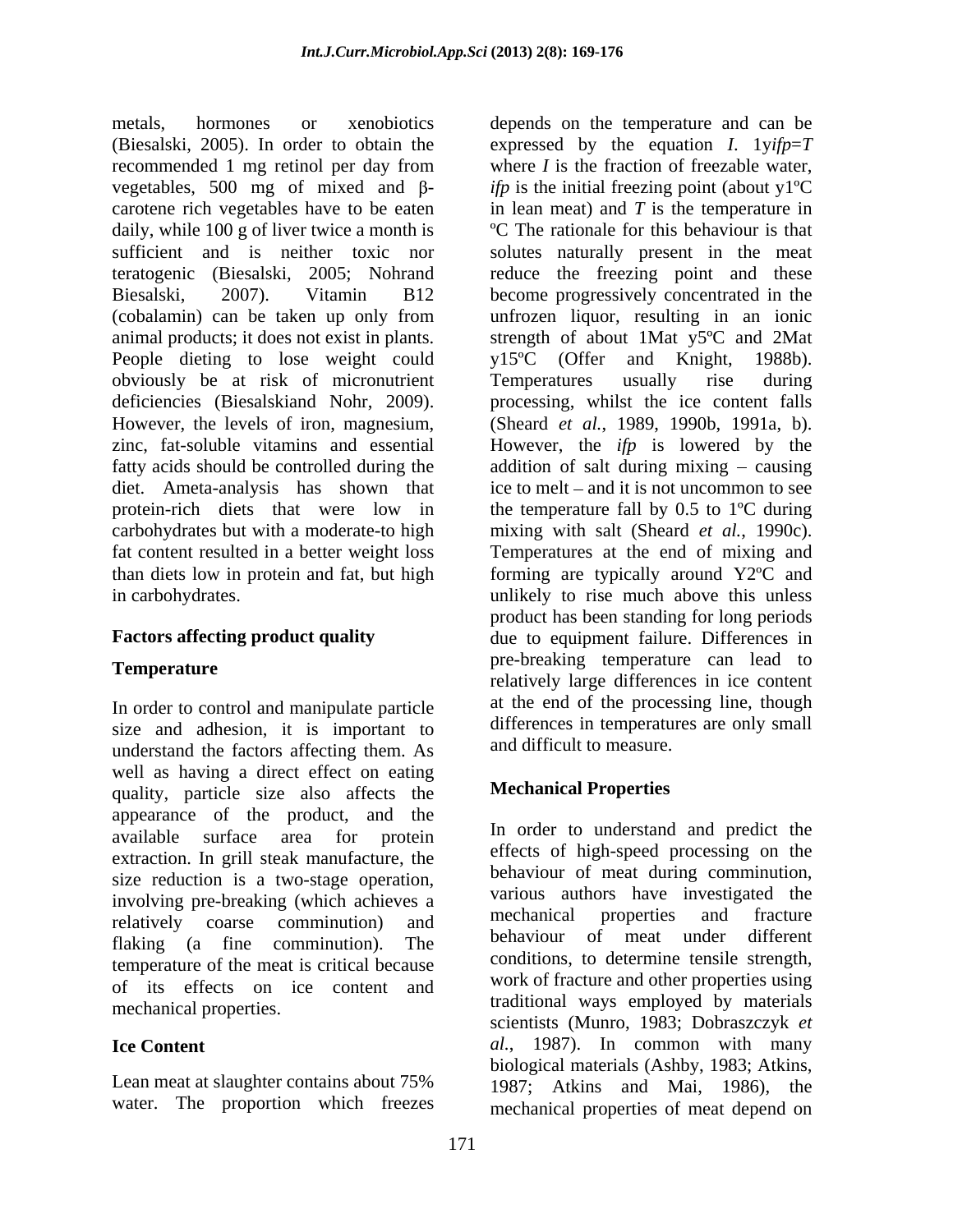dimensions) but exhibits visco elastic behavior (in which samples exhibit extensive deformation before eventual fracture) at higher temperatures  $(\geq v10^{\circ}C)$  systems (Dobraszczyk *et al.*, 1987; Munro, 1983). Munro (1983) showed that meat is highly anisotropic (i.e. the structure and properties of the material depend on fibre direction) above the *ifp* but only slightly so below the *ifp* where the ratio of tensile strengths falls from 5:1 (above the *ifp*) to products are being developed. Fully  $2 \cdot 1$  This observation is important because automated, continuous production 2:1. This observation is important because a highly anisotropic material is more likely to produce particles with a preferred fibre direction than a material that is isotropic or

As mentioned earlier, the re-assembly of meat pieces once they have been decrease variations in product quality but<br>comminuted is an essential requirement in to also increase throughput. In comminuted is an essential requirement in restructuring. Good adhesion ('bind') between meat pieces is widely regarded as a key determinant of quality, usually achieved by adding salt, sometimes in conjunction with phosphate, added dry during mixing. Other means of achieving adhesion are discussed later. In addition to its effect on adhesion, salt also increases water retention, reduces cooking losses and may also increase tenderness slightly. The underlying mechanism involves Conres Most Crindors depolymerisation of myosin and course their criminals dissociation of actomyosin, at appropriate A large variety of different types of concentrations, which in turn (i) allows grinders can be found on the market expansion of the myofibrillar lattice (Offer including standard grinders, mixing

temperature, water content (or ice and Knight, 1988a), thus improving water content), the strain rate (i.e. the rate at retention characteristics and reducing which the sample is deformed) and the weight loss on cooking, (ii) effects fibre direction (Dobraszczyk *et al.*, 1987; adhesion on cooking via gelation of the Munro, 1983; Purslow, 1985). At low solubilised myosin which binds the temperatures (<y15ºC) meat behaves in a constituent meat pieces together and (iii) brittle way (breaking suddenly in such a effects a tenderisation partly due to the way that the broken ends may be refitted increased water retention and partly as a to regain essentially the original result of the disassembly of the myofibrillar filaments.

## **Recent advances in meat processing systems**

slightly anisotropic. and Toldra, 2006). Process and machine **Protein Solubility industries** such as the automobile, In addition to the above described advances in ingredient systems that may be used to manufacture novel meat products, new processing approaches for the industrial manufacturing of meat products are being developed. Fully automated, continuous production processes with material deliveries by meat suppliers "just in times" can now be found in the meat manufacturing sector (Nollet specifications are adapted from diverse pharmaceutical, chemical and personal care industries. The goal is to not just to decrease variations in product quality but to also increase throughput. In combination with available expertise in mechanical engineering largely driven by advances in automotive tool design, new machines are emerging that are able to fulfill the above outlined requirements. In the context of this new machinery that is emerging, it is important to note that the previously described novel ingredient systems must now be integrated into these new processing schemes.

# **Coarse Meat Grinders**

including standard grinders, mixing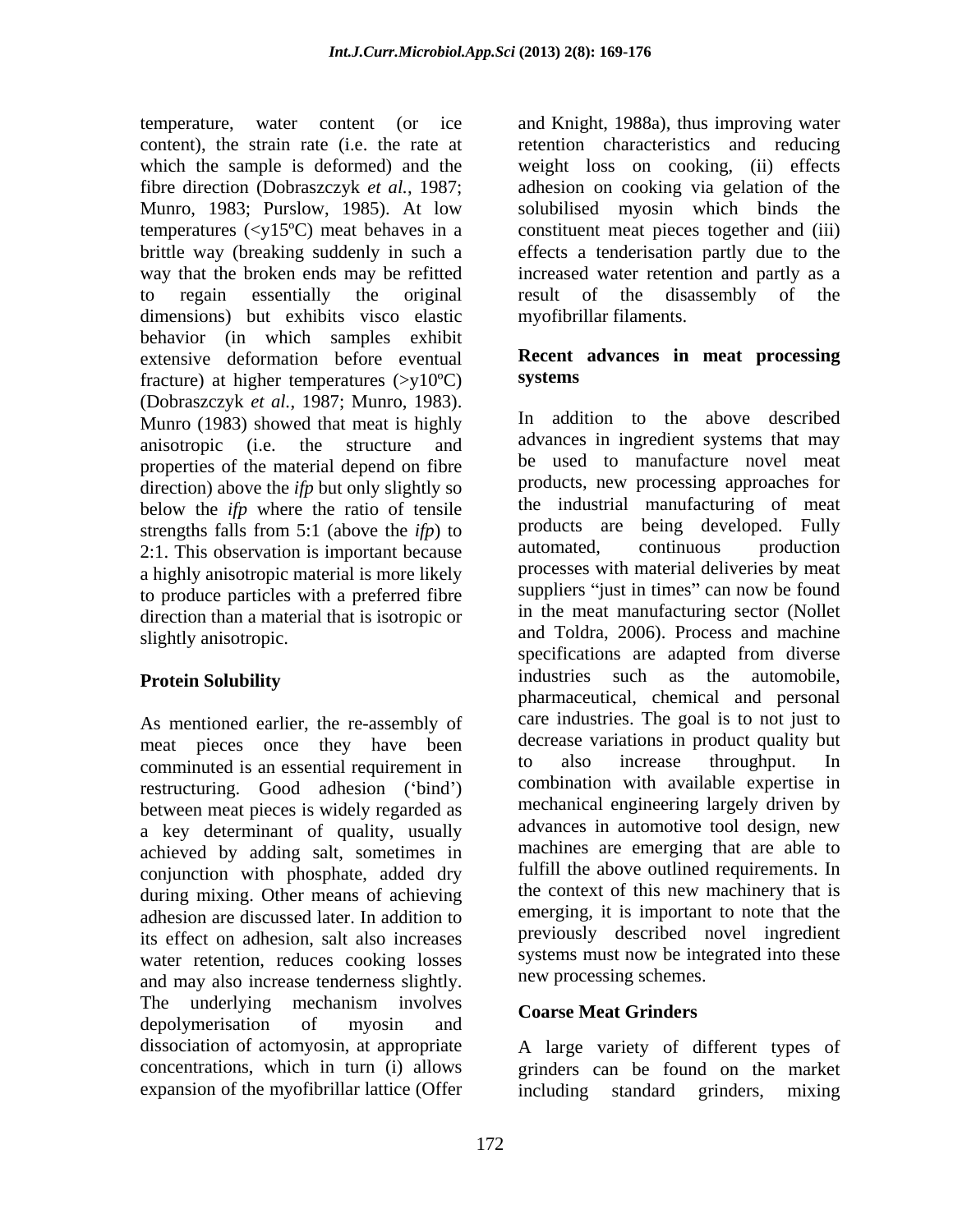grinders and frozen meat grinders. In combination with specialized separator blades, hazardous parts such as bones, colloid mills and high shear dispersers gristle, sinews and other solid particles can used in the broader food industry to be removed from the meat product manufacture products such as for example (Fischer, 1988a, b). However, while the mayonnaise. In these systems, residence operating principle may be simple, there times are short and "dead volumes", that is are a significant amount of variations with volumes where no processing occurs, are respect to available knife-perforated plate combinations. Pump grinders can be easily regulated by adjusting volume increasingly produce finer meat batters. Pump grinders can also handle addition of<br>water instead of iso making appearing water instead of ice making operating temperatures above 0°C feasible. This noticeably reduces required cutting forces as materials are viscous rather than a solid. Pump grinder may reduce or eliminate issues such as microbial spoilage and<br>counter meat products decreases. oxidative based on the fact that the raw<br>Consumers prefer the longer shelf life of material is relatively mildly treated and air pockets in the meat batter are reduced by products are sliced under hygienic the applied vacuum (Honikel, 2004). Products are sheed and hygield vacuum or Theoretically, pump grinders should modified atmosphere packaging Theoretically, pump grinders should<br>therefore able to one day completely<br> $\frac{12000}{\text{Fermi}}$   $\frac{12000}{\text{Fermi}}$   $\frac{1}{\text{Fermi}}$  atmosphere packaging replace bowl choppers in the production of fine disperse batter (Haack, 2001a, b, c). To date, pump grinders are mostly used for the continuous manufacturing of raw fermented sausages although development of fine dispersing systems is underway (Buchele, 2009).

From the standpoint of traditional processing of emulsion-type sausages of the frankfurter type, bowl choppers are the preferred production equipment. However, as production quantities grow due to manufacturers, bowl choppers had to be further and further increased in size. Today, bowl choppers with volumes of production of fine sausages (Seydelmann, 2002, 2009). Thus, bowl choppers are beginning to be replaced by continuously

working fine homogenizers that have design principles similar to those of low (Inotec, 2009). Residence times can flow rates.

# **Slicers**

Fine Meat Homogenizers<br>
design decorative patterns and combine In many supermarkets, the amount of sliced and packaged convenience meat products in the refrigerated section increases while demand for over-the counter meat products decreases. Consumers prefer the longer shelf life of meat products that is achieved when products are sliced under hygienic conditions followed by vacuum or modified atmosphere packaging (Fankhanel, 2008). Continuous slicer lines are increasingly installed by meat product manufacturers (Holac, 2009). Slicers represent the last in the line of meat production processing steps and are often used in combination with portioning units and/or stacking/shingling devices (Rust, 2004). Today, software is available that allows meat manufacturers to custom single, shingles and stacks. This is important since the display of sliced products has become a key selling point (Heinrich, 2008).

consolidation of meat product This review article reviewed advances in 1200 L are available for industrial increasing pace. Driven by the demand for the development of manufacturing systems for meat processing. It highlighted that developments are proceeding at an new products with new formulations, the meat industry is forced to install flexible production lines that can generate large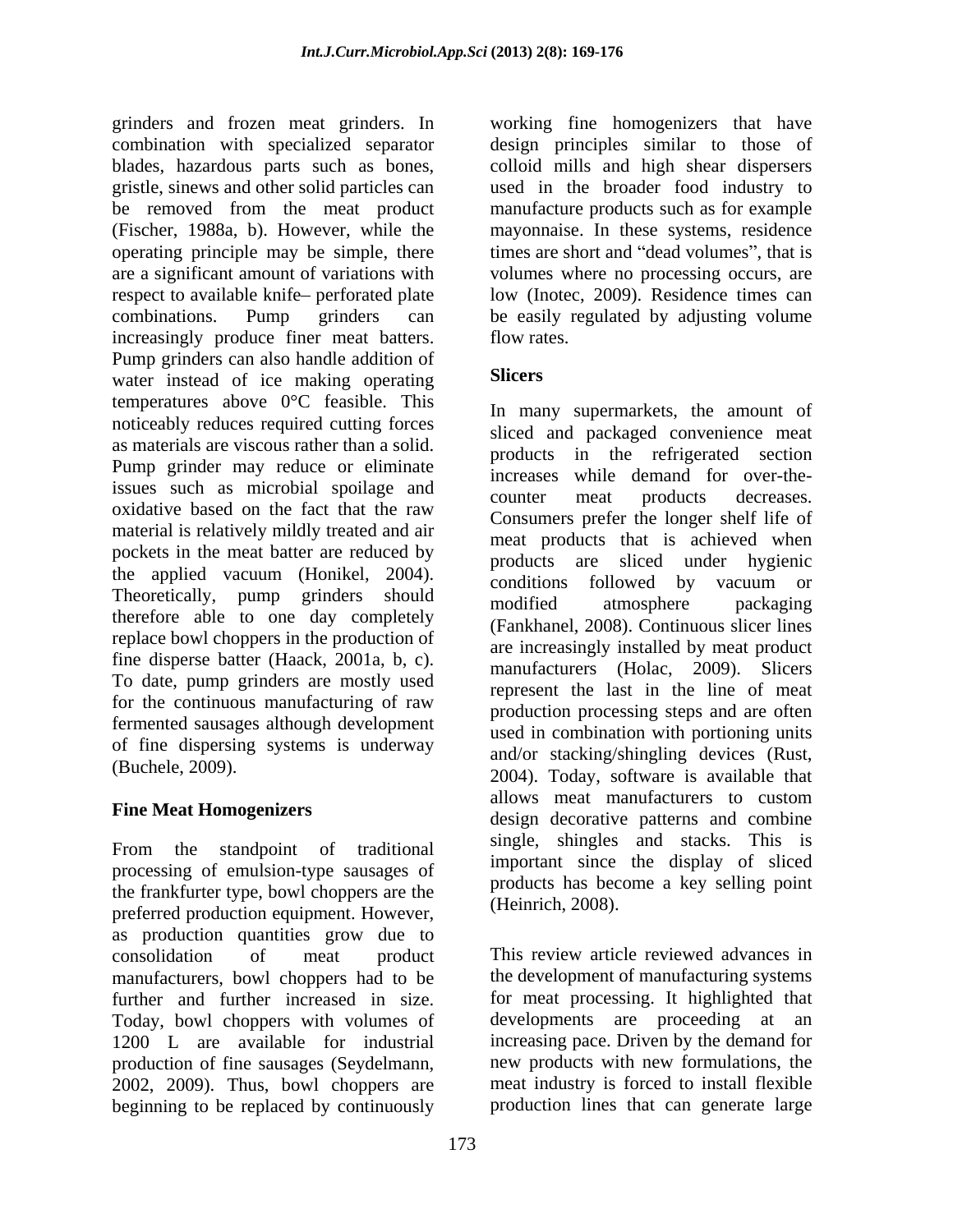quantities of high quality meat products. Many nutritional advantages are inherent in the consumption of meat. However, in 853–864. meat, there are some associated Buchele, A., 2009. Produkt qualitat undesirable changes and microbial agents /Technologisches Potenzialfreisetzen which could constitute major /Fullwolftechnologiezursicheren disadvantages when necessary precautions are not observed during processing. Ultimately, machine designers, process  $44-45$ . engineers and meat scientists will need to work more closely together to close this Prevention., 2005. Number of gap in the knowledge base. Meat scientists have an important role to play in this process. They are uniquely positioned to bridge the gaps between the different disciplines and thereby help the meat and Regulations. 1990. With manufacturing sector to prosper. amendments to May 3, 1990. Section

- Sci. 21: 1093–1110. Mean Sci. 21: 25–49.
- of mechanical failure in biological systems , in Blanshard, J .M. V. and Lillford, P. Food Structure and Behaviour, London, Academic Press.<br>pp. 373–487. pp.149–176. (pp.  $\frac{1}{2}$ ). (pp.  $\frac{1}{2}$ ). (pp.  $\frac{1}{2}$ ). (pp.  $\frac{1}{2}$ ).
- 
- Biesalski, H.K., 2005. Meat as a component of a healthy diet  $-$  are there any risks or benefits if meat is avoided<br>in the dist? Most Soi 70: 500, 524 pp. 488–593. in the diet?. Meat Sci. 70: 509–524.
- Biesalski, H.K., and Nohr, D. 2009. The nutritional quality of meat. In: J.P. Improving the sensory and nutritional quality of fresh meat, 1st edn. Cambridge: Woodhead Publishing Ltd, Haack, der
- 2001. Nutritional skin care: Health

effects of micronutrients and fatty acids. American. J. Cli. Nutrit.73: 853–864.

- Herstellungattraktiver produkte. Fleischwirtschaft, 89(8):  $44 - 45.$
- CDC National Center for Chronic Disease Prevention., 2005. Number of Americans with Diabetes Continues to Increase. In O. o. Communication (Ed.), (Vol. CDC).
- **References** The Queen's Printer. pp. 64. CFDAR., Canadian Food and Drugs Act and Regulations. 1990. With 14, Paragraph B.14.002.[S], Ottawa: The Queen's Printer. pp. 64.
- Atkins, A.G., and Mai, Y.W. 1986.,<br>
'Deformation transitions', J Materials<br>
Fracture toughness of frozen meat'. Dobraszczyk, B. J., A.G. Atkins, G. Jeronimidis and Purlsow, P. P. 1987. Fracture toughness of frozen meat . Meat Sci. 21: 25–49.
- Atkins, A.G., 1987. The basic principles Fischer, A., 1988a.Maschinenand Fischer, A., 1988a.Maschinenand Anlagen. In O. Prandl,A. Fischer, T. Schmidhofer,&H. -J. Sinell (Eds.), Fleisch - Technologie und Hygiene der Gewinnung und Verarbeitung, Ulmer. (pp. 373 487.
- Ashby, M. F., 1983. The mechanical Fischer, A., 1988b. properties of cellular solids', Produktoezogene econologie Metallurgical Trans A, 14A.pp. 1755-<br>Metallurgical Trans A, 14A.pp. 1755-<br>M. O. Prandl. A. Fischer. T. 1768. In O. Prandi, A. Fischer, 1.<br>Schmidhofer, & H. -J. Sinell (Eds.), Fischer, A., 1988b. ProduktbezogeneTechnologie - Herstellung von Fleischerzeugnissen. O. Prandl. A. Fischer, Schmidhofer, & H. -J. Sinell (Eds.), Fleisch - Technologie und Hygiene der Gewinnung und Verarbeitung. Ulmer. pp. 488–593.
	- Kerry and D. Ledward (eds). Service market influences slicing<br>technology and equipment. Fankhanel, J., 2008. Precise positioning of slices and packs/growth in the self service market influences slicing technology and equipment. Fleischwirtschaft Inter. 4: 36–37.
- England. der Zerkleinerungstechnik/1.Wolfe Boelsma, E., H.F. Hendriks and Roza, L.<br>maschinen in der der the U. H. Haack, E., 2001a. IFFA 2001/Trends in entwickelnsichimmermehrzuAllround maschinen in der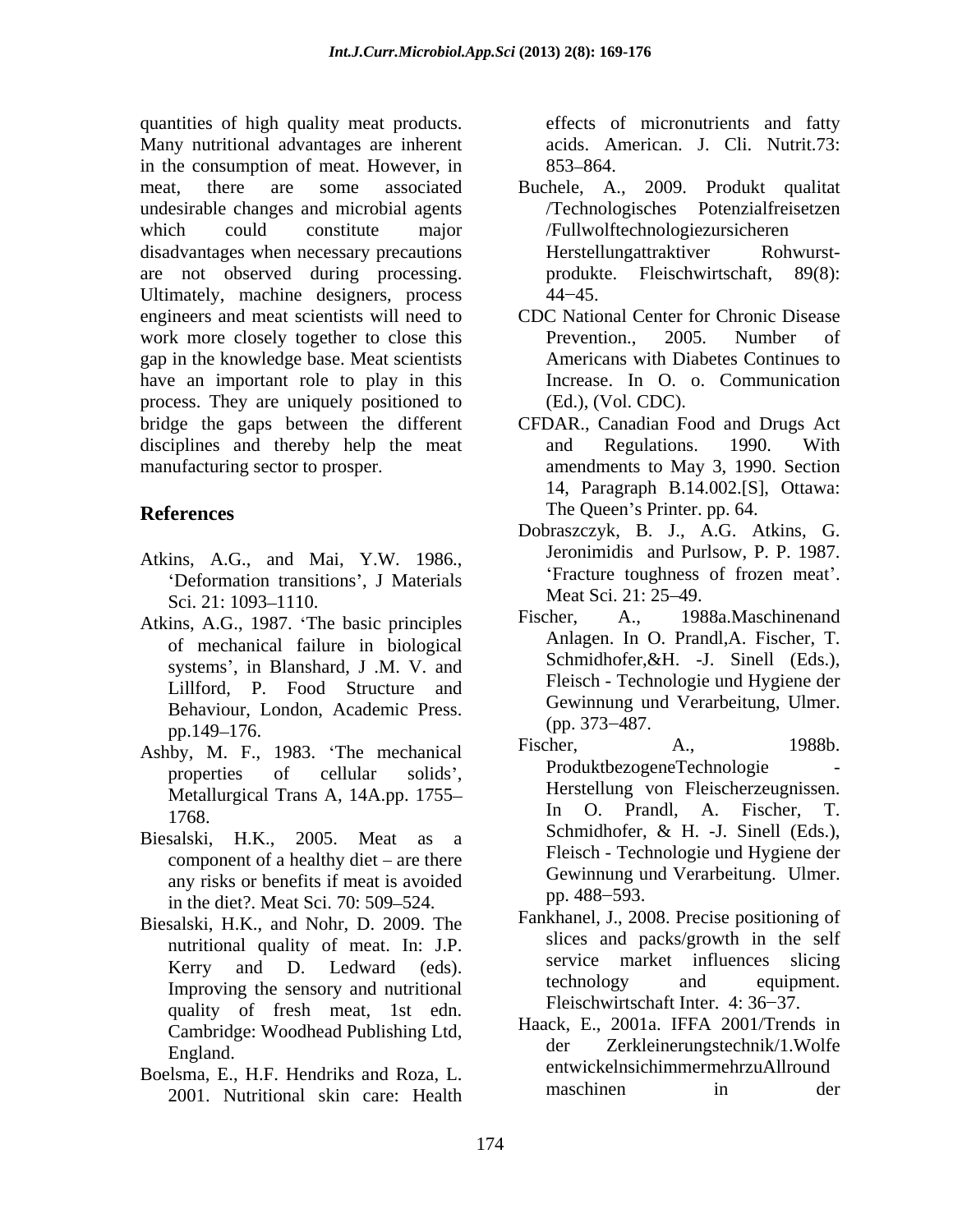Haack, E., 2001b. IFFA 2001/Trends in

ngebotbeiFüllwolftechnikoderFüllmas Science.pp. 63-171.

Haack, E., 2001c. IFFA 2001/Trends in Prozess-Steuerung und hygienisches

- Heinrich, H. J., 2008. Increasing fresh beef in Nigeria. World J. slicing and controlled portioning.
- Honikel, K. O., 2004. Minced meats.In C. (Eds.), Encyclopedia of meat sciences,
- 
- Inotec., 2009. 60.
- microbiological safety of fresh meat 1057-1061.
- Lawrie, R.A., and Ledward, D.A. 2006. Meat; Analytical Aspects. In Cole, England and CRC Press Boca Raton, New York, Washington DC. pp. 75-
- Munro, P .A. 1983. The tensile properties of frozen and thawed lean beef'. Mea.t Seydelmann., 2009.
- Offer, G., and Knight, P. 1988a. The

Fleischverarbeitung. Fleischwirtschaft, structural basis of water holding in 81(07): 34 43. meat Part 1 General principles and der Lawrie R A, Developments in Meat Zerkleinerungstechnik/2.WachsendesA Science 4, London, Elsevier Applied water uptake in meat processing', in Science 4, London, Elsevier Applied Science.pp. 63–171.

- chinenmitintegriertenWolfen. Offer, G., and Knight, P.1988b. The Fleischwirtschaft, 81(08): 26–31. Structural basis of water holding in der A, Developments in Meat Science 4, Zerkleinerungstechnik/3.Elektronische London, Elsevier Applied Science, meat Part 2 Drip losses , in Lawrie R A, Developments in Meat Science 4,<br>London, Elsevier Applied Science, London.pp.173–244.
- Design Olaoye, O.A., and Onilude, A.A. 2010. beiKutternweiterverbessert.Fleischwirt Investigation on the potential use of schaft, 81(09): 54–59. biological agents in the extension of productivity slice by slice/precise Microbiol. Biotechnol. 26: 1445–1454. fresh beef in Nigeria. World J.<br>Microbiol. Biotechnol. 26: 1445–1454.
- coordination of cutting, transport and Olaoye, O.A., A.A. Onilude and Idowu, weighing machinery for exact-weight O.A. 2010. Microbiological profile of Fleischwirtschaft Inte. 4:  $34-35$ . bacteria cultures and stored at  $30^{\circ}$ C for Devine, M. Dikeman, & W. K. Jensen Technology DOI: 10.1007/ s11947goat meat inoculated with lactic acid 7 days. Food and Bioprocess Technology DOI: 10.1007/ s11947- 010-0343-3. In press.
- Oxford: Elsevier. pp. 854–856. Purslow, P. P. 1985. 'The physical basis of Holac., 2009.Holac/continuous high- meat texture: observations on the volume slicing.Fleischwirtschaft fracture behaviour of cooked bovine International, 4. The same of the *M.semitendinosus'*, Meat Sci. 12: 39– 60.
- Inotec/HomogenesSchnittbilddurchkon Rust, R. E., 2004. Processing tinuierlicheProduktion.Fleischwirtscha ft, 89(12): 60. equipment. In C. Devine, M. Dikeman, Lambert, A.D., J.P. Smith and Dodds, and Jensen, W.K. Encyclopedia of K.L. 1991.Shelf life extension and meat sciences, Oxford: Elsevier. pp. Rust, R. E., 2004. Processing equipment|mixing and cutting 1057 1061.
	- A review. Food Microbiol. 267-297. Sawyer, R., 1975. The Composition of Lawrie's meat science. 7th ed., D.J.A. and Lawrie, R.A. (Eds), Meat, Woodhead Publishing Ltd, Cambridge: London: Butterworths, UK. pp. 287- 301.
	- 155. Tech fur optimales Brat. 2002.Technologie/High-Tech fur optimales Brat. Fleischwirtschaft, 82(3): 41.
	- Sci, 9: 43–61. Seydelmann/Zerkleinerung in Seydelmann., 2009. Seydelmann/Zerkleinerung in mehrerenvertikalangeordnetenEbenen.